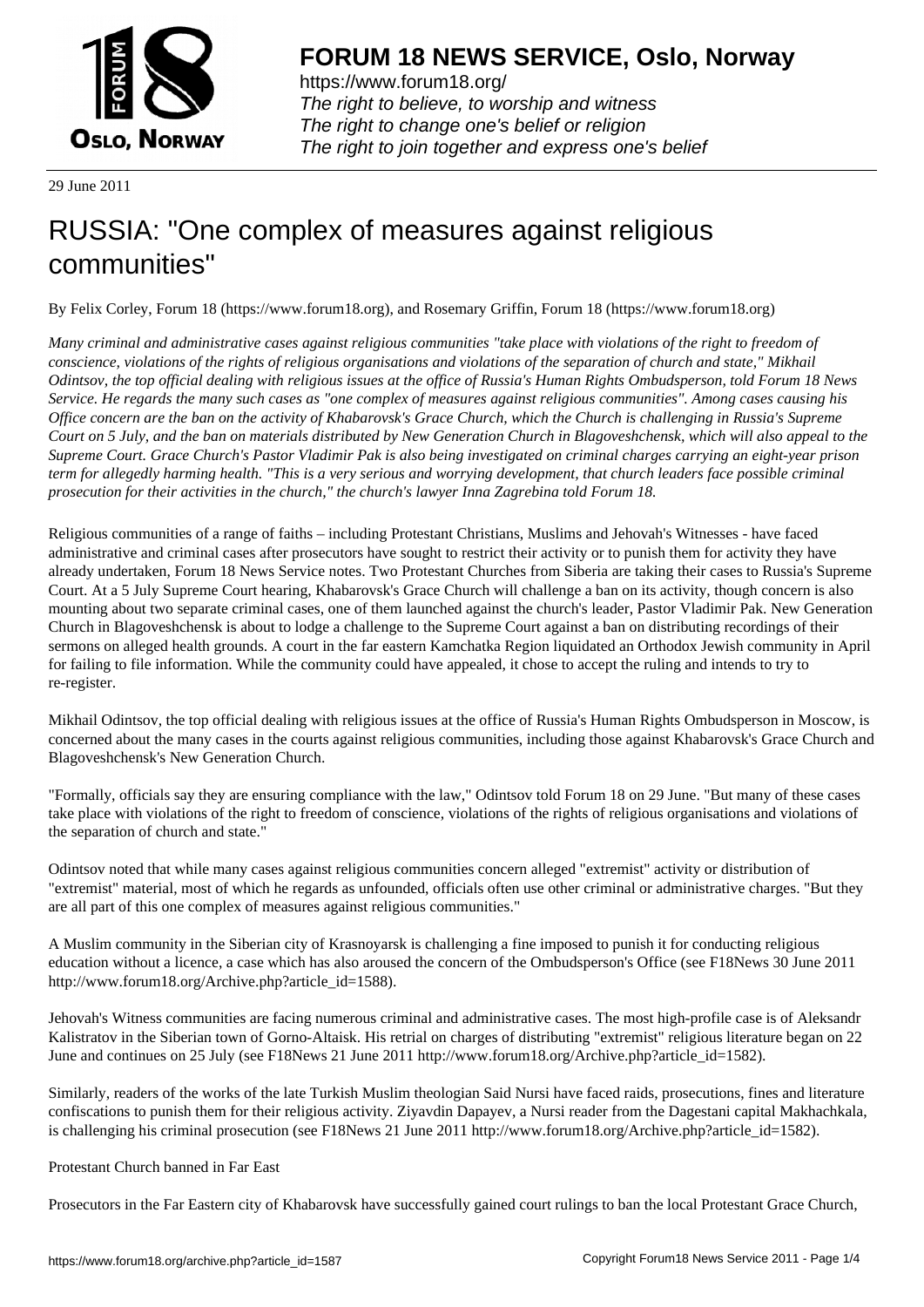## $\mathcal{L}_{\mathcal{A}}$

On 27 April Judge Natalya Barabash of Khabarovsk Regional Court upheld the Prosecutor's suit and banned the activity of the Church throughout Khabarovsk Region, the court website noted. The court's ruling reads that in 2009 the church used methods which "changed the psychological state" of a number of church members and were harmful to their health. These include courses in Christianity widely used internationally, such as the Alpha Course, Tres Dias and Encounter.

The court also highlighted the recitation of prayers at a high volume, placing hands on parishioners' bodies, speaking in tongues and the descent of the Holy Spirit as "methods of psychological manipulation".

Defending the action taken by her colleagues at Khabarovsk Regional Prosecutor's Office is Senior Prosecutor Lyudmila Potapova. She said the case had been launched after four "victims" had appealed to the Prosecutor's Office in September 2010. "Four people suffered because of the activity of the church, and we can't leave their appeals unanswered," she insisted to Forum 18 from Khabarovsk on 29 June. "We have medical expert testimony from psychologists that they suffered serious harm." She said this justified the ban on the church.

Asked about the current condition of the four individuals, Potapova said that now they have had medical treatment "they live normally".

The church has appealed against the decision to Russia's Supreme Court in Moscow, the church's lawyer Inna Zagrebina, formerly of the Slavic Centre for Law and Justice and now at the Guild of Experts on Religion and Law, told Forum 18 from Moscow on 28 June. She said the Supreme Court is due to hear the appeal on 5 July.

"This ruling is unprecedented. If it stands, it will have consequences for Protestants throughout Russia," Zagrebina told Forum 18. She added that this is the first time the Alpha Course has been ruled to be harmful to health by a Russian court. She said the ruling has not yet come into legal force, as the appeal is still underway.

#### Criminal cases launched

Criminal cases and investigations have also been initiated against the church's leaders for alleged harm already rendered to parishioners. Neither case has yet been handed to court.

The first case, being led by an investigator from Khabarovsk, is against Pastor Pak under Article 111 Part 1 of the Criminal Code ("Deliberate causing of serious harm to health"). This carries a prison term of up to eight years.

Igor Lavrienko, Deputy Head of Khabarovsk's Investigation Committee, who is overseeing the case, said it was launched against Pak in response to a complaint from "citizens", whom he declined to identify. He said Investigator Aleksei Stefanchuk is leading the investigation, adding that it is impossible to say when the investigation will be complete. "It's too early to talk about any trial." Lavrienko dismissed any complaints about the launching of the case. "No-one's rights are being harmed," he told Forum 18.

The second case is being led from the Federal Investigation Service from Moscow. The church leadership is being investigated under Article 239 Part 1 of the Criminal Code ("Creation of a religious or social association whose activity is linked with violence against citizens or other causes of harm to their health"). This carries a fine or imprisonment of up to three years.

"This is a very serious and worrying development, that church leaders face possible criminal prosecution for their activities in the church," Zagrebina told Forum 18. She said the church has appealed to Russia's Ombudsperson for Human Rights.

## Church challenges ban on "harmful" videos

The New Generation Protestant Church in the city of Blagoveshchensk in Amur Region of Siberia is challenging in Russia's Supreme Court a court-ordered ban on "health" grounds on material it distributes. The Church's lawyer Vladimir Ryakhovsky told Forum 18 from Moscow on 28 June that the appeal will be lodged in early July. "I believe the Church will win as the law is on its side."

Amur Regional Prosecutor, Nikolai Pilipchuk, had long pushed for such a ban. The case, which was opened on 18 August 2010, centred on video materials which the prosecutor asserted are harmful to health and liable to licensing as medical activity. On 4 March 2011, Judge Vadim Nikitin at Blagoveshchensk City Court ruled to ban the material, the court website noted.

The court ruled that the church's use of "medical technologies, including techniques which have a psychological and psychotherapeutic affect on the human psyche," is illegal and banned the use of such techniques during its activities. The court also banned 15 videos, including recordings of seminars led by the group, television programmes including "The Foundations of Success" and "Men are from Mars, Women are from Venus" as well as the films "Cancer treatment" and "Armenia New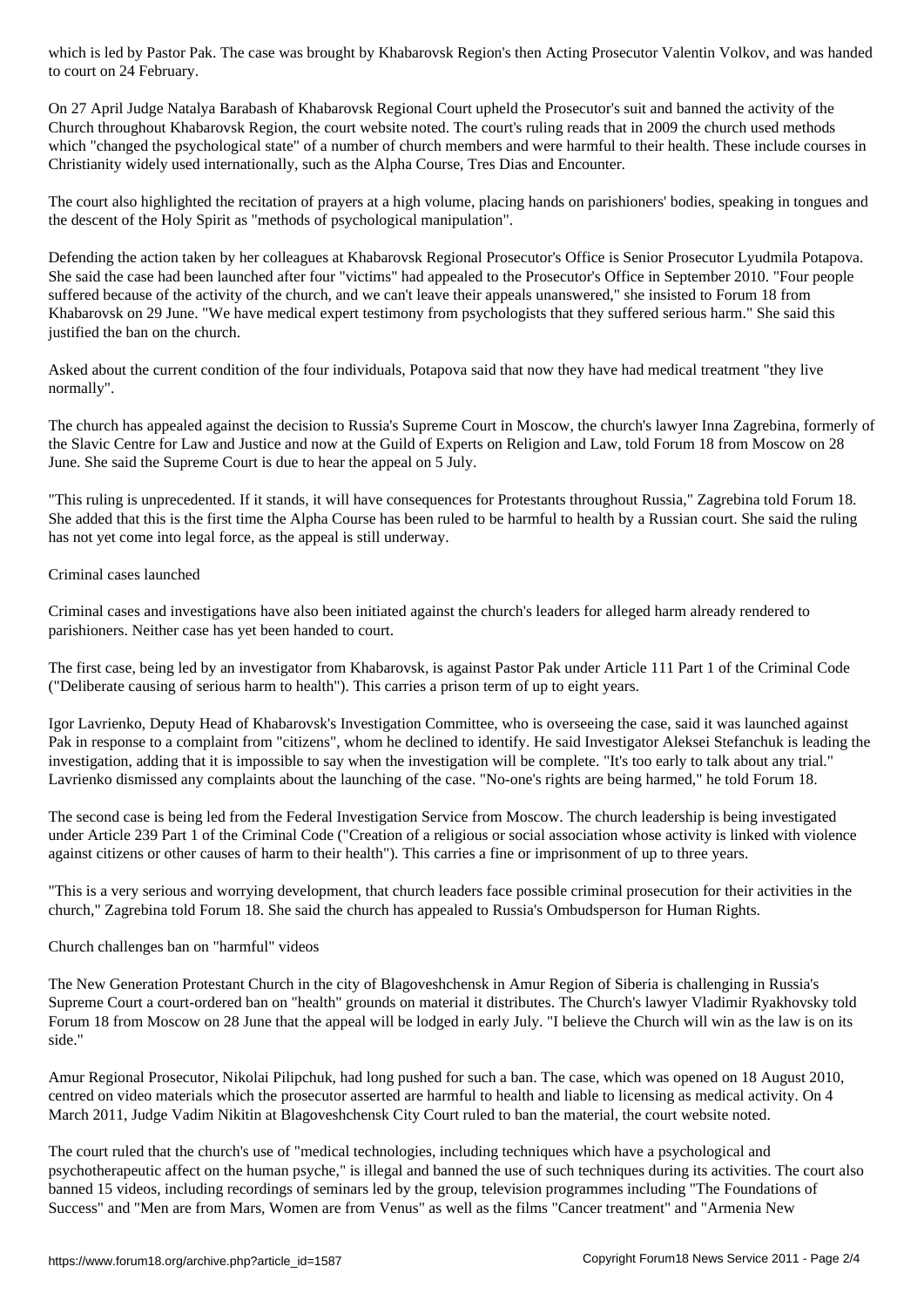However, on 8 April, the collegium of Amur Regional Court chaired by Judge Nadezhda Groza overturned the ban, sending the case for a new trial, the court website noted. Prosecutor Pilipchuk appealed against the 8 April decision and at a supervisory appeal hearing on 11 May, the Regional Court's Presidium overturned the 8 April decision, the court website noted.

"Discrimination on religious grounds"

In a commentary written on 19 March, New Generation Pastor Mikhail Darbinyan condemned the 4 March court decision, describing it as "illegal" and as "discrimination on religious grounds". He complained that this was the latest in a series of criminal proceedings initiated by the Blagoveshchensk Prosecutor.

"A medical license is incompatible with the right to tell people about God, publicly read the Bible and perform the Psalms, which Christians have been doing across the world without any medical license for 2000 years," he insisted. "The requirement to licence Evangelical sermons at the Ministry of Health is at any rate, absurd."

Darbinyan noted that of four cases brought against the Church over the previous ten months, it had already won three. "It has been a long fight, each one has involved between one and six hearings." He expressed optimism that the Church will win this case too "because we believe that justice and resolve to defend citizens' rights to freedom of conscience as guaranteed by Article 28 of the Russian Constitution will prevail."

The New Generation Church, which claims about 1,000 members, complained that inspections by local authorities and the subsequent court cases began when it stated its intention to establish a theological seminary. One of the cases the Church won was over teaching religion without a licence.

"The prosecutor is taking these actions because the church is large, very active and does a lot of social work in the city," Ryakhovsky, the church's lawyer, told Forum 18. "It is well known in the city and someone didn't like it."

However, Dmitri Momot, a Prosecutor at Blagoveshchensk Prosecutor's Office, rejected suggestions that the church was being targeted by his office. "It was the action of the church itself which dictated all the suits," he insisted to Forum 18 from Blagoveshchensk on 29 June. "If they disagree with the court decision, they have the right to challenge it."

# Jewish community liquidated

On 19 April, Judge Kirill Yeryutin of Kamchatka Regional Court ruled to liquidate the Orthodox Jewish community in the regional capital Petropavlovsk-Kamchatsky, a member of the Federation of Jewish Communities of Russia, the court website noted. The local Justice Department had brought the case following the community's failure to provide local authorities with information including: confirmation that their activity is continuing; reports of their activity; information about members of the organisation's ruling body; financial expenditure; and the use of other property. The ruling came into force on 6 May after the community failed to lodge an appeal.

Yevgeniya Latman, head of the local Jewish Cultural Centre and one of the leaders of the Petropavlovsk-Kamchatsky community, said that it chose not to appeal against the court's decision. "Our representative who dealt with the local authorities left, that is how it came about that we did not provide all the documentation to the local authorities," she told Forum 18 on 20 May.

Moscow-based lawyer Zagrebina, who followed the case, told Forum 18 that the liquidation of the community was "entirely legal" following administrative proceedings against the community and its repeated failure to provide information stipulated by law. "Of course there was a chance that they could have overturned the decision if they provided the relevant documentation," she said. "But under the law on non-profit organisations the authorities are entitled to shut down communities that do not provide certain documents."

By contrast, Zagrebina pointed out in February attempts by local authorities to pressure religious groups into revealing information about their activity not required by law (see F18News 1 March 2011 http://www.forum18.org/Archive.php?article\_id=1548).

Latman added that the community numbers approximately 300, with closer to 100 regularly attending services. She said it would simply apply to the Justice Department to register a new organisation, which she sees as a "relatively straightforward process". "It's a question of time, not of difficulty."

An official of the Kamchatka Regional Justice Department defended the liquidation, insisting to Forum 18 on 29 June that her office has the "obligation under Federal Law" to do so for organisations that fail to file documentation. She denied suggestions that liquidation was too harsh a penalty. "They can do everything they could do before, except have a bank account and hold public events." (END)